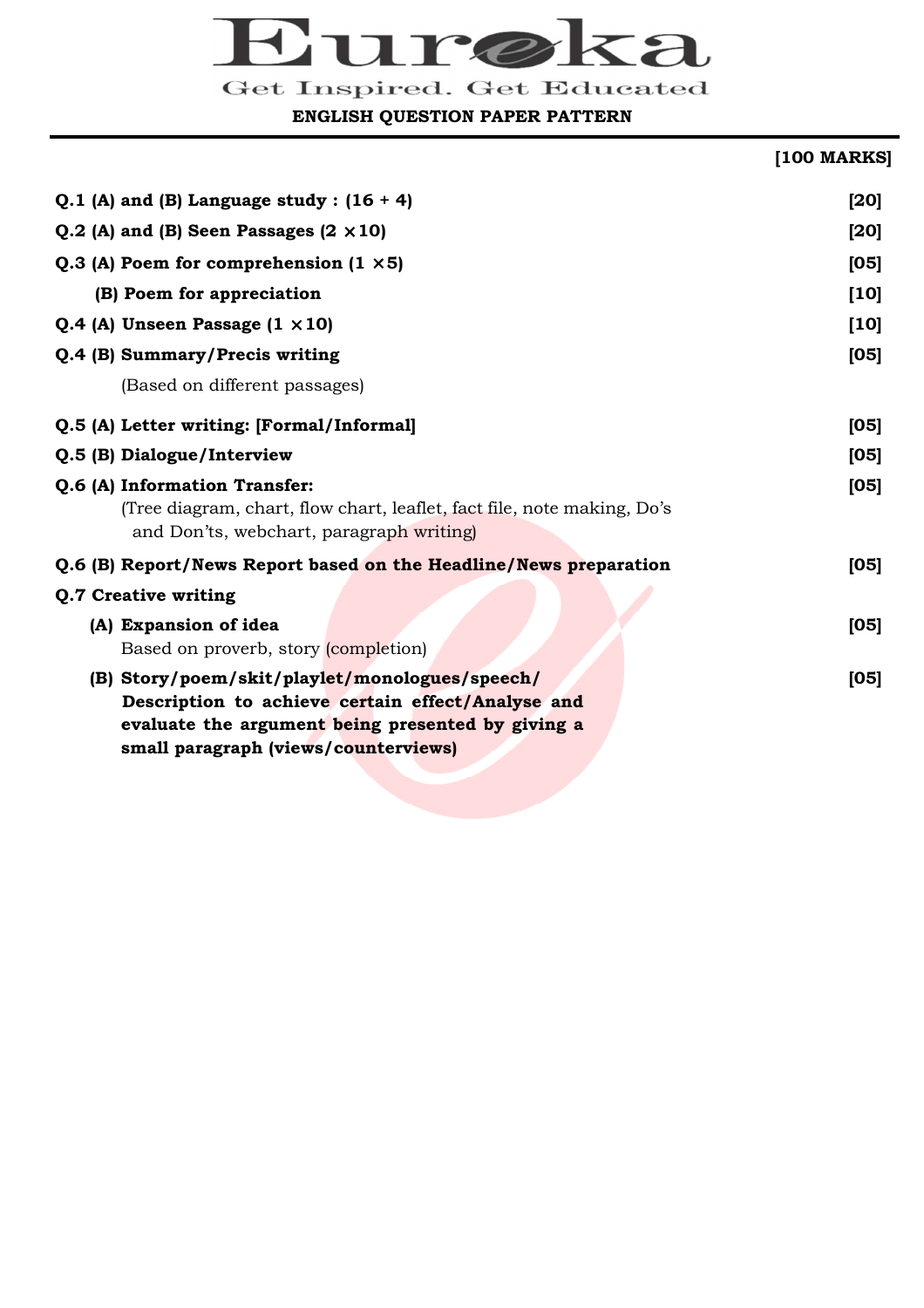# M **Get Educated Get Inspired**

| STD: IX <sup>th</sup> | <b>MARKS: 100</b><br><b>IIND SEMESTER MODEL QUESTION PAPER</b><br><b>SUB: ENGLISH</b><br>TIME - 3 HOUR |        |
|-----------------------|--------------------------------------------------------------------------------------------------------|--------|
| Q.1A                  | Do the activities as instructed:                                                                       | $[16]$ |
| A.1)                  | no good reason                                                                                         | $[1]$  |
|                       | (Make a meaningful sentence by using the given phrase.)                                                |        |
| A.2)                  | beautifully                                                                                            | $[1]$  |
|                       | (Use the given adverb in your own sentence.)                                                           |        |
| A.3)                  |                                                                                                        |        |
|                       |                                                                                                        | $[1]$  |
|                       | (Choose the correct homographs from the brackets and rewrite the sentence.)                            |        |
| A.4)                  | Bertha trembling very much.                                                                            | $[1]$  |
|                       | (Spot the error and correct the sentence.)                                                             |        |
| A.5)                  | difficulty:                                                                                            | $[1]$  |
|                       | (Using the letters in the given word. Frame minimum 4 words of more that 5 letters.)                   |        |
| A.6)                  | Come in here.                                                                                          | $[1]$  |
|                       | (Identify the type sentence.)                                                                          |        |
| A.7                   | I had a  (feel) that it was impossible  (explain) the thing.                                           | $[1]$  |
|                       | (Use suitable no-finite verbs)                                                                         |        |
| A.8                   | then don't bother me said tegumai and he went on pulling and straining at the door.                    | $[1]$  |
|                       | (Punctuate the above sentence and rewrite.)                                                            |        |
| A.9                   | She  (probability) be the daughter of that noble Chief.                                                | $[2]$  |
|                       | (Use a suitable modal auxiliary and rewrite the sentence.)                                             |        |
|                       | A.10) "There's your bid black spear at home," said Taffy.                                              |        |
|                       | "Let me run back to the cave and ask Mummy to give it me."                                             | $[2]$  |
|                       | (Report in the Indirect Speech.)                                                                       |        |
|                       | A.11) Everybody talked about her goodness.                                                             | $[1]$  |
|                       | (Change the Voice.)                                                                                    |        |
|                       | A.12) She won several medals for goodness, which she always wore.                                      | $[1]$  |
|                       | (Identify the clauses.)                                                                                |        |
|                       | A.13) Solve the crossword and fill in the blanks with adjectives:                                      | $[2]$  |
|                       | $(1)$ Down $)$ Episode.                                                                                |        |
|                       | (2 Across)  controversies.                                                                             |        |
|                       | (3 Across)  custom.                                                                                    |        |
|                       | (4 Down)  mistake.                                                                                     |        |
|                       | $\mathbb{R}$ R<br>$4\sqrt{F}$                                                                          |        |

| $\overline{B}$  |                | $4\sqrt{F}$     |                |   |   |
|-----------------|----------------|-----------------|----------------|---|---|
|                 | <sup>2</sup> S |                 | $\overline{I}$ | G | E |
|                 |                | $\mathbf{\tau}$ |                |   |   |
|                 |                |                 |                |   |   |
| $\frac{3}{5}$ F | ( )            |                 |                | H |   |

# **B] Do as directed: [04]**

 **B.1)** 'Plant' **[2]** 

(Use the above word as a noun and as a verb)

 **B.2)** Although I did not enrol myself among his worshippers his letter gave me pleasure. **[2]** (Rewrite as a compound sentence.)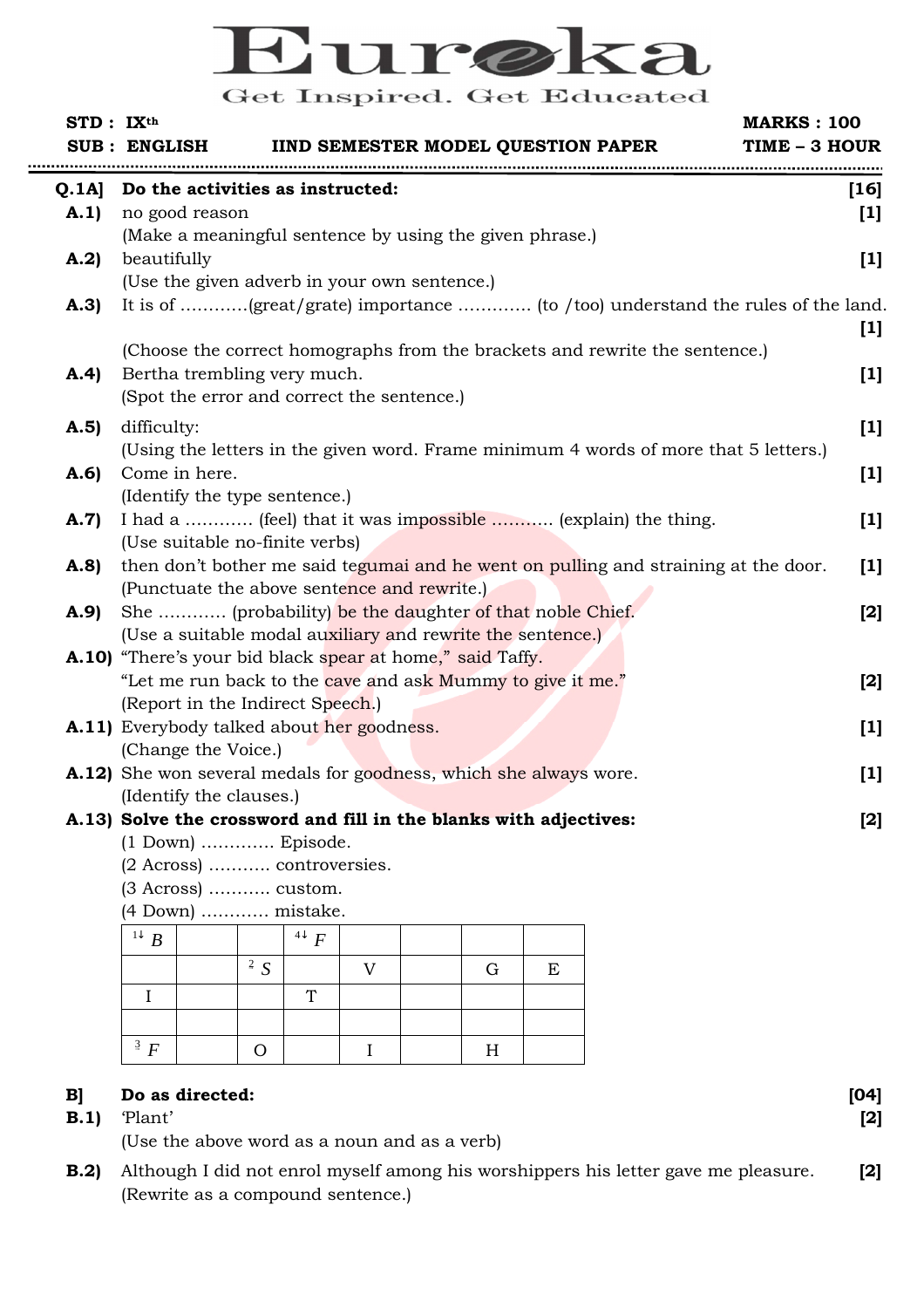# **Q.2](A) Read the extract and do the given activities : [10]**

# **A.1 True or false: [2]**

# **Identify whether the following statement are True or False:**

- (1) The Gond language is similar to Hindi.
- (2) Gond art has spread mainly in Southern India.
- (3) Art is a medium of recording and preserving what is unseen.
- (4) Gonds have been residing in India for thousands of years.

 Gond Art is a tribal art. It has been developed and preserved by the Gond tribal people residing largely in the Madhya Pradesh, Maharashtra, Telangana, Andhra Pradesh and Odisha States of India. Form their traditional tales and mythology, we learn that they have lived in India for thousands of years even before the other inhabitants came here. The Gondi language is similar to Telugu, a Dravidian language.

Gond art had spread mainly in Central India. Originally, people used to draw pictures on the earthen walls of their houses. Most folk arts involve natural techniques of preparing colours and use of several mediums. They are transferred form generation to generation in a smoothly flowing process. Gond art is no exception to this. A house decorated with beautiful pictures created a pleasant atmosphere. Also, art is a medium of recording and preserving what is seen.

# **A.2 Answer the following: [2]**

Mention the important features of Gond Art with references to the above passage.

# **A.3 Word Formation: [2]**

# **Complete the following table :**

| Verb form | Noun form | Adjective |
|-----------|-----------|-----------|
| Preserve  |           |           |
| Develop   |           |           |

# **A.4 Tense / Clause : [2]**

- **i.** Gond is a tribal art. **(Rewrite using Present Perfect Tense.)**
- **ii.** Art is a medium of recording and preserving what is seen. **(Identify the main clause and subordinate clause and state its kind)**

# **A.5 Personal Response:** [**2]**

'A house decorated with beautiful pictures creates a pleasant atmosphere'. Do your agree with this? Explain your answer.

# **Q.2 [B] Read the extract and do the given activities: [10]**

# **B.1**. **Complete the sentences with references to the passage: [2]**

- (i) An enormous wolf ……………………. .
- (ii) The wolf came after her …………………. .
- (iii) Bertha manged to reach a ……………… .
- (iv) Bertha hid herself in one of the ……………….. .

Just then an enormous wolf came prowling into the park to see if it could catch a fat little animal for its supper. The first thing that it saw in the park was Bertha; her pinafore was so spotlessly white and clean that it could be seen from a great distance. Bertha saw the wolf and saw that it was stealing towards her, and she began to wish that she had never been allowed to come into the park. She ran as hard as she could, and the wolf came after her with huge leaps and bounds. She managed to reach a shrubbery of myrtle bushes and she hid herself in one of the thickest of the bushes. The wolf came sniffing among the branches, its black tongue lolling out of its mouth and its pale grey eyes glaring with rage. Bertha was terribly frightened, and thought to herself: 'If I had not been so extraordinarily good I should have been safe in the town at this moment.' However, the scent of the myrtle was so strong that the wolf could not sniff out where Bertha was hiding, and the bushes were so thick that he might have hunted about in them for a long time without catching sight of her, so he thought he might as well go off and catch a little animal instead.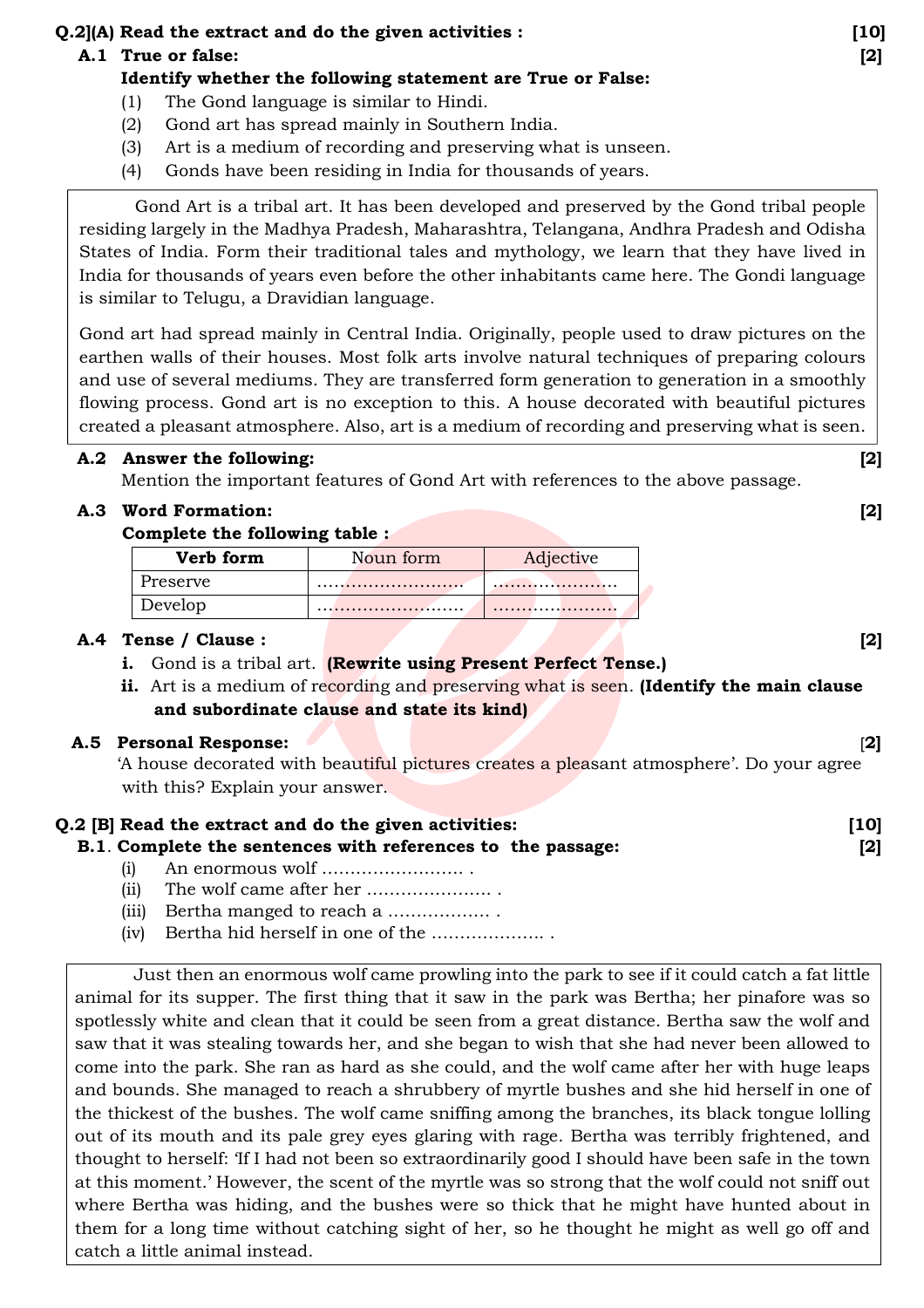### **B.2** Why was the wolf unable to trace Bertha? **[2]**

### **B.3 Match: [2]**

Match the words in Column A, B and C correctly:

|              | в             | C             |
|--------------|---------------|---------------|
| white<br>(i) | myrtle<br>(a) | eyes          |
| (ii) pale    | little<br>(b) | bushes        |
| (iii) thick  | clean<br>(c)  | animal<br>(3) |
| $(iv)$ fat   | (d)<br>grey   | pinafore      |

### **B.4 Rewrite as directed: [2]**

- 1) She managed to reach a shrubbery of myrtle bushes and she hid herself in one of the thickest of the bushes. **(Rewrite as a complex sentence.)**
- 2) The scent of the myrtle was too strong for the wolf to sniff out where Bertha was hiding. **(Identify the parts of speech)**

### **B.5 Personal Response : [2]**

Do you like Bertha? Give reasons for your answer.

# **Q.3(A) Read the following extract carefully and complete the activates given below: [05]**

### **A.1 True or False: [2]**

### **Say whether the following statements are True or False:**

- (i) Akbar was fond of music.
- (ii) Malhar is the song of fire.
- (iii) Akbar rewarded Tansen for singing.
- (iv) Tansen did not come back to normal.

| Tansen, the singer, in great Akbar's Court     |
|------------------------------------------------|
| Won great renown; through the Badshahi Fort    |
| His voice rang like the sound of silver bells  |
| And Akbar ravished heard. The story tells      |
| How the King praised him, gave him many a gem, |
| Called him chief jewel in his diadem.          |
| One day the singer sang the Song of Fire,      |
| The Deepak rag, and burning like a pyre        |
| His body burst into consuming flame.           |
| To cure his burning heart a maiden came        |
| And sang Malhar, the song of water cold,       |
| Till health returned, and comfort as of old.   |

### **A.2 Answer the following question: [2]**

What does the incident tell us about Tansen's singing?

# **A.3 Poetic Devices: [1]**

"His voice rang like the sound of silver bells." (Pick out and explain the figure of speech in this line.)

### **Q.3(B) Appreciation of poem: [10]**

Write an appreciation of the poem 'silver' considering the given points: (Title, Author, Rhyme Scheme, Favourite line, Theme of the poem. One figure of speech, special features of the poem, why I liked / I did not like the poem.)

# **Q.4(A) Read the following passage carefully and complete the activities given below: [10] A.1 True or False : [2]**

### **Say whether the following statements are True or False:**

- 1) To be successful we should focus on latest trends.
- 2) We should look at our own mistakes when things go wrong.
- 3) It is necessary to be clever to be successful.
- 4) Happiness is also a part of success.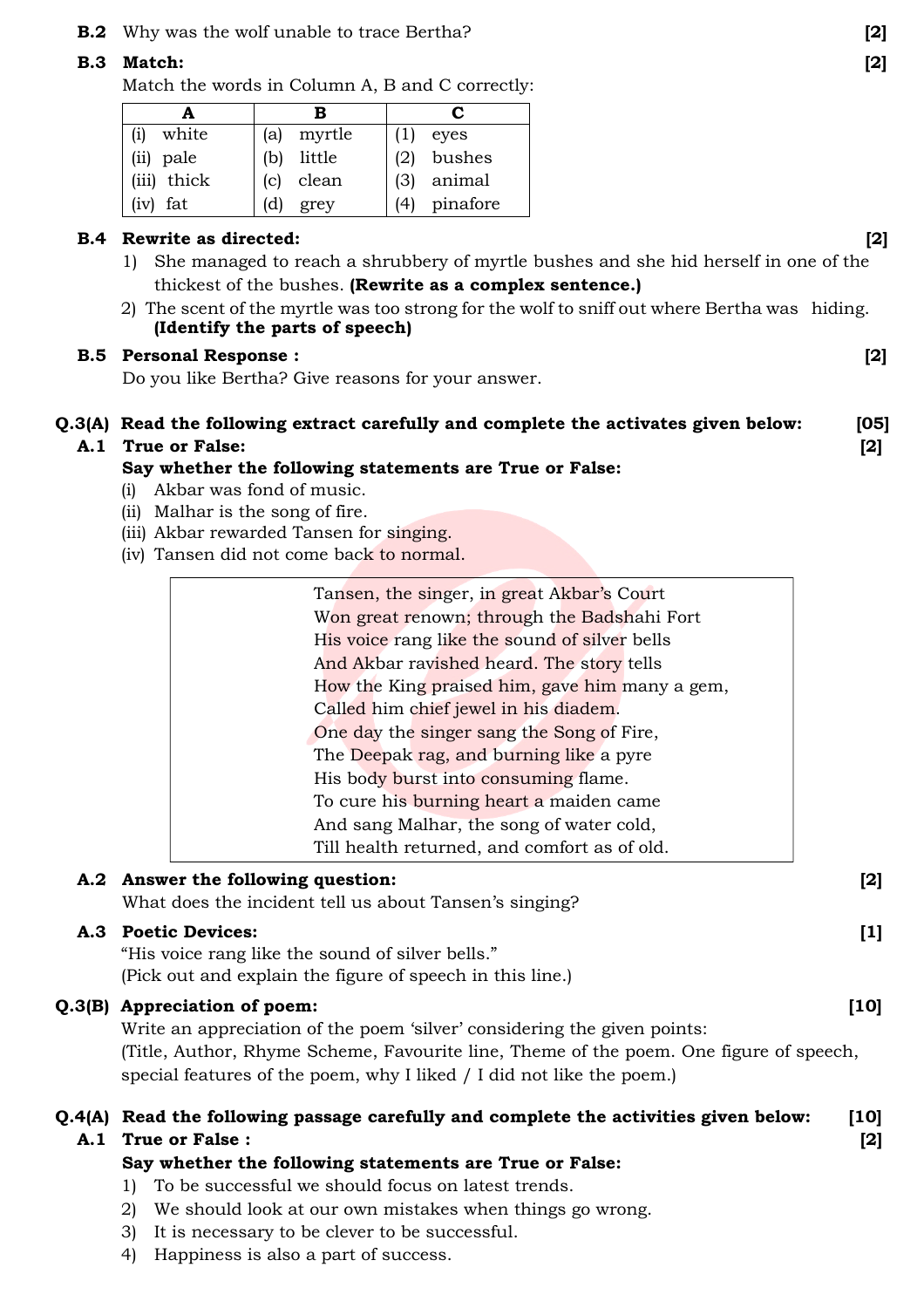Successful people tend to avoid a few mistakes. Very often we feel that following trends and fads and popular opinion will help us to accomplish great things, We jump at every new development, and try every new 'thing'. This however, is just a 'Shiny object syndrome. It leaves us no time to develop the deep understanding that pursuing lifelong learning might give us.

 Instead of yielding to the latest trends, focus your energy on understanding the root of what you hope to succeed at. Ignore the rest. For example, if you hope to succeed in sales or marketing, you might choose to study human psychology rather than the latest social media marketing schemes.

 Another point to note is that successful people do not blame others. When things go awry, Successful people will take the responsibility for their own mistakes. By doing so, they learns form the mistake and are much led likely to repeat it.

 Never try to go it alone. A critical habit for sure success is to surround yourself with other cleaver or successful people. Doing so can make all the difference between success and failure . However, even though you inculcate these habits and succeed in your work – to be truly successful, you also need to be happy. Only when you make happiness and balance a goal can you truly succeed in any other area of your life.

### **A.2 Complete the sentences: [2]**

- 1) Understand …………….
- 2) Learn from ……………
- 3) Surround yourself with ……………….
- 4) Make ………………. A goal.



### **A.4 Do as directed. [2]**

- 1) We try every new thing. **(Rewrite beginning with 'Every new……..')**
- 2) Never try to go it alone.

### **(Rewrite as a question beginning with the modal auxiliary 'Should'.)**

### **A.5 Personal Response: [2]**

How do your try to achieve success in examinations? Write in about 3 to 4 lines.

### **Q.4(B) Write a summary of the following passage. Suggest a suitable title to it: [05]**

Mahout in Jharkhand have hit upon an ingenious way to feel their elephants and also run their families. They use the animals to extort money from vehicles on the national highways.

 Extortion by elephants has become a menace on the highways connecting the Ranchi-Jamshedpur and Ranchi-Patna sectors. Let loose by their mahouts, around six elephants hold sway over the area.

 "I was stopped by elephants near Bundu, around 70 km form Ranchi. I could get away only by paying  $\cdot$  50," said Nitin Bapat, a regular commuter on the highways.

 The gentle giants have been quick to learn the tricks of the trade. Whenever they see an approaching vehicle, the jumbos quickly lumber on the middle of the road. Most drivers cough up the money out of fear.

 "Feeding and maintain elephants is not an easy task. Vehicle owners willingly donate money and we never force anyone to pay," Nandi Mahto, a mahout, said.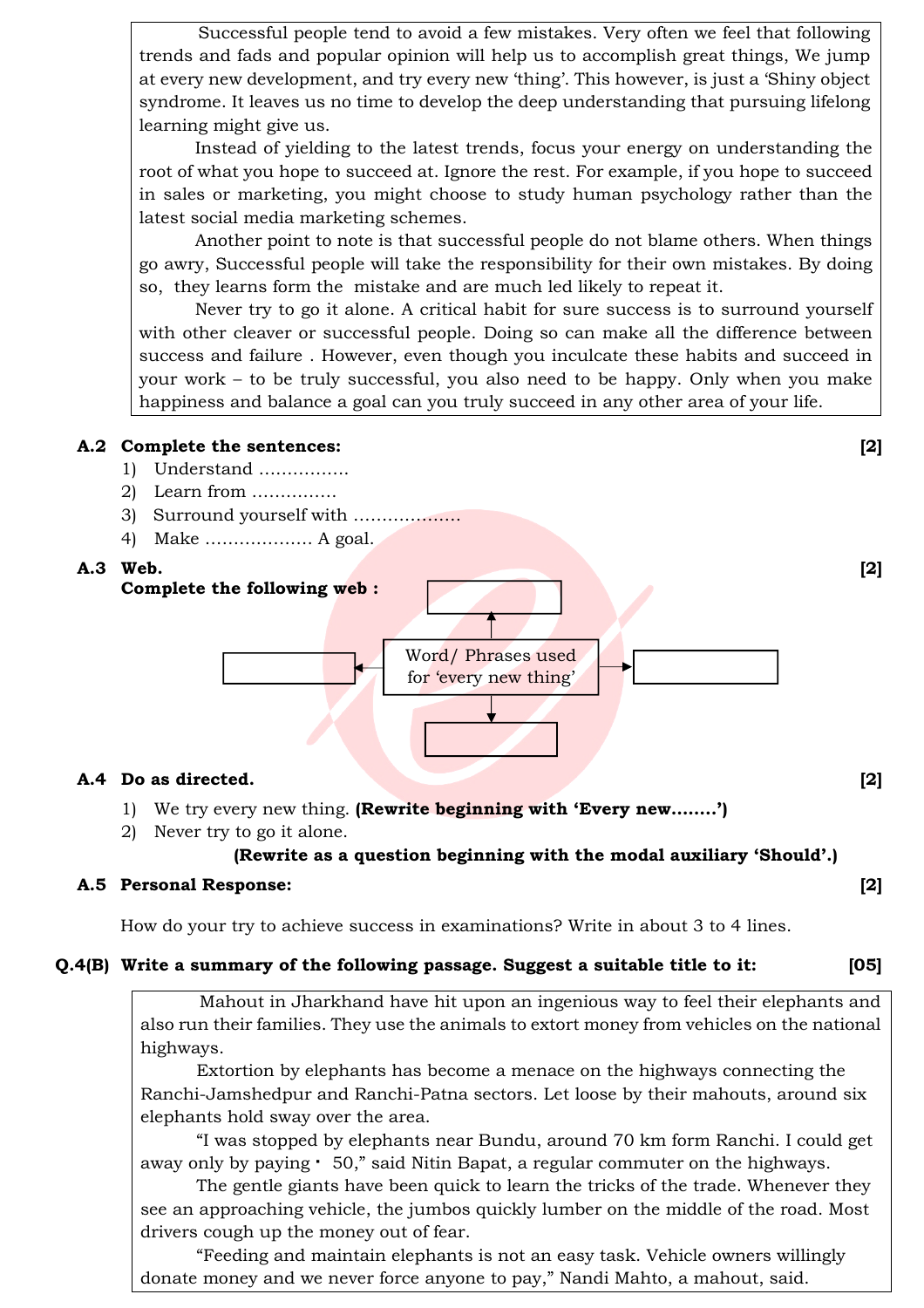Devdhar, another mahout, said, "Please do not call it extortion. In lieu of the money, the jumbos ensure the vehicle owner safety on the roads," But he couldn't explain how.

 The mahouts put vermilion on the heads and trucks of the elephants to give the practice a religious appearance.

 "Up to date, no elephant has hurt anyone on the road. An elephant does not harm a vehicle owner who does not give money," says Moni Thakur, a mahout. On the other hand, if we do not get that money, it is indeed difficult to arrange food for elephants.

### **Q.5(A) Letter writing: [05]**

 **1.** Your read the following statements, in a newspaper article about the Uttarakhand tragedy, made by two students who survived the disaster :

**August 16 :** Two months after the Uttarakhand disaster, Neha Pushwan, a class 10 student at the ideal English School in Ukimath, says, "My own friends haven't returned from Kedarnath. My grandfather is dead, My uncle is missing, my cousin brother hasn't returned. There are lots of problems. I wasn't sure if I would ever be able to get back to school." Neha, like many others in the region, walks to school, sometimes for over an hour, through slippery pathways and undulating mountain sides. "I don't want to recollect what happened (in Kedarnath). What's done is done and it's in the past now.

"It's time to make a new beginning, My immediate aim is to do well in my class 10 exams," says Ashutosh Rawat, who survived the disaster at Kedarnath.

Write a letter to your friend telling him or her about how the article has become a turning point in your life.

# **Q.5(B) Dialogue writing: [05]**

# **1. You read the following appeal about eye donation:**



Inspired by this appeal, you visit an ophthalmologist (eye specialist). Write a dialogue between yourself and him/her about 'eye donation'.

# **Q.6(A) Information Transfer: [Any 1] [05]**

 **1.** In the table given below, some details about Indian women who have conquered Mount Everest are mentioned. Writ a paragraph including all the information: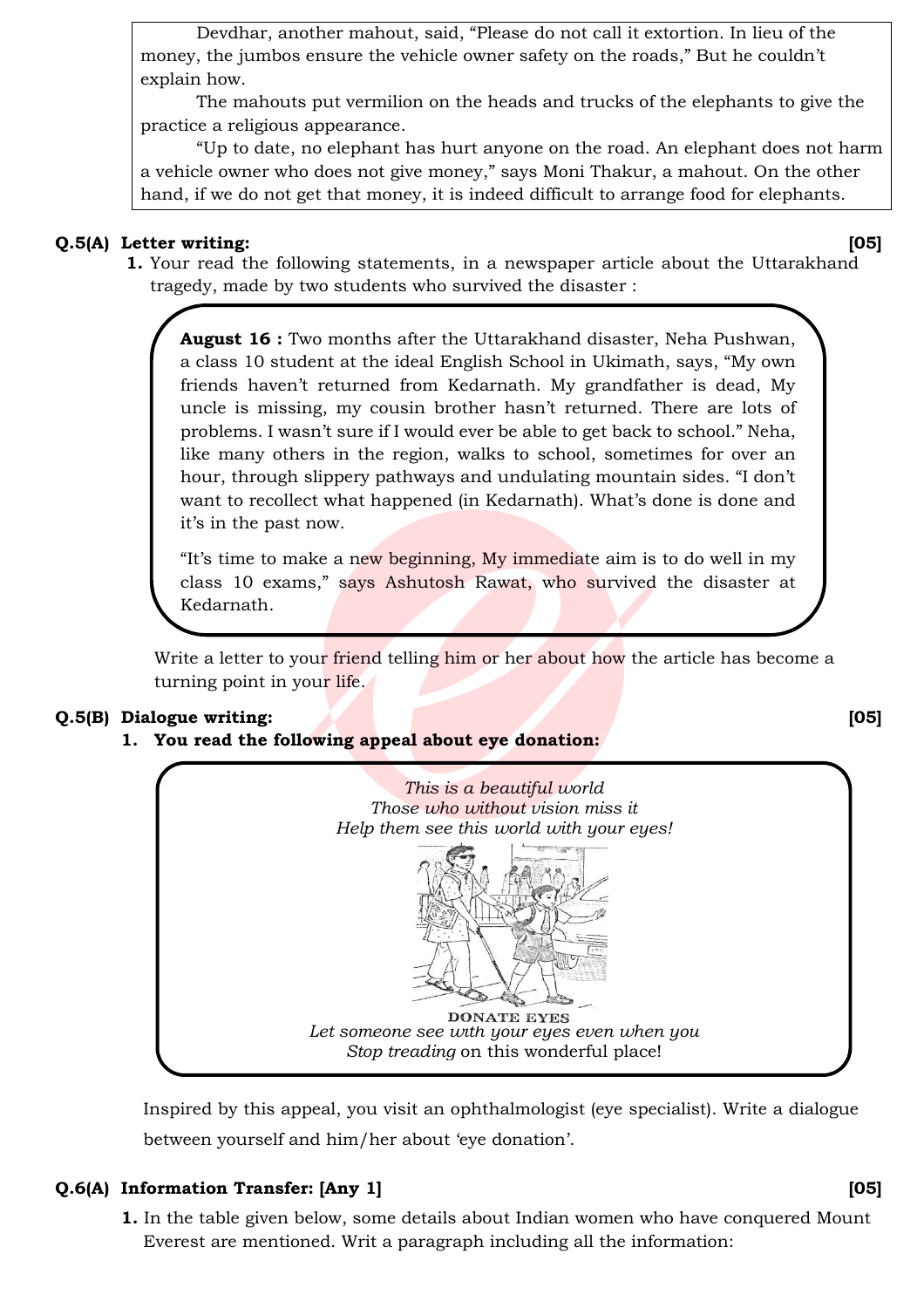| <b>Name</b>      | <b>State</b>     | Year  | <b>Special achievement</b>     |
|------------------|------------------|-------|--------------------------------|
| Bachendri Pal    | Himachal Pradesh | 1984  | First women to climb Mt.       |
|                  |                  |       | Everest                        |
| Santosh Yadav    | Haryana          | 1992, | Only woman to climb Mt.        |
|                  |                  | 1993  | Everest twice; first Indian to |
|                  |                  |       | scale the Kangshung Face       |
|                  |                  |       |                                |
| Krushnaa Patil   | Maharashtra      | 2009  | Youngest Indian woman (19)     |
|                  |                  |       | years) to scale Mt. Everest    |
| Premlata Agarwal | Jharkhand        | 2011  | Oldest Indian woman (48 years) |
|                  |                  |       | to scale Mt. Everest           |

### **Q.6(B) Report writing: [05]**

# **1. The following news report appears in the local daily:**

# **SNAKE SHOW HELD MODEL ENGLISH SCHOOL**

Malegaon, Jan 31 : the students of the Model English School yesterday set an excellent example by organizing a snake show in their school. THE show aimed at dispelling the unfounded fears about snakes. It also highlighted the need to see the reptiles in a new light.

 Shri Madhukar Tirodkar, aka 'Sarpamitra', was the Chief Guest, The event attracted a large turnout

 Imagine that the show was held in your school. Write a report of the event to be put on the school noticeboard.

# **Q.7(A)** Expansion of theme or proverb / story completion: [05]

Explain the theme given below in about 100 words: 'Everybody's Responsibility is Nobody's Responsibility'.

### **Q.7(B) View - Counterview: [05]**

Read the points given below, and then write a counterview on the opinion expressed therein:

### **View : The need for regular homework**

- Today, students are not given sufficient homework.
- They have lost the habit of writing and solitary study.
- They waste time chatting on the Internet or playing video games.
- The foundation of various subjects has become weak.

# *\* All the Best\**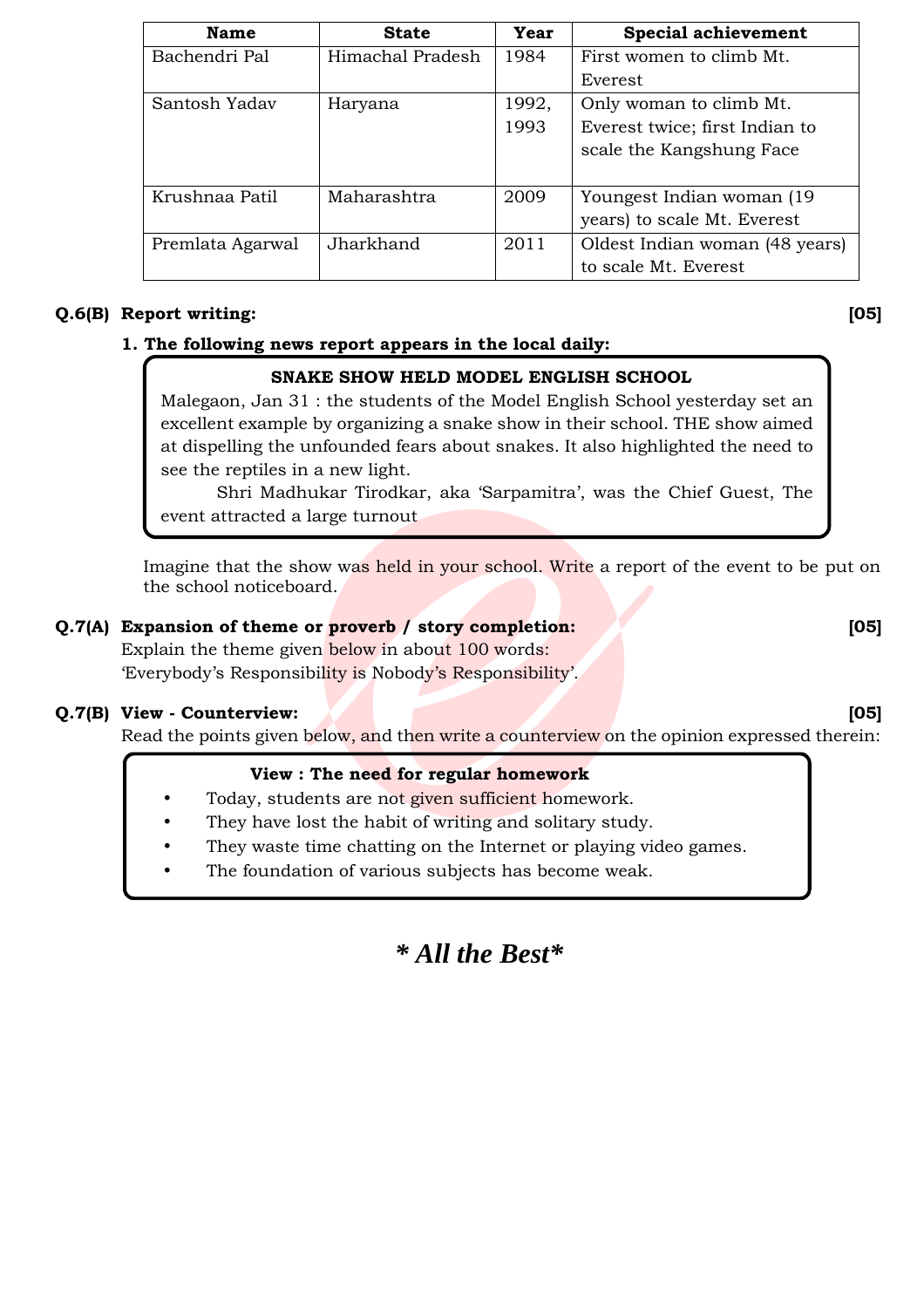# Eure ka Get Inspired. Get Educated

| STD: IX <sup>th</sup> | <b>IIND SEMESTER MODEL PAPER SOLUTION</b><br>SUB : ENGLISH                             | <b>MARKS: 100</b><br>TIME - 3 HOUR |
|-----------------------|----------------------------------------------------------------------------------------|------------------------------------|
| Q.1A                  | Do the activities as instructed:                                                       | $[16]$                             |
| A.1                   | He stood under the tree <b>no good reason</b>                                          | $[1]$                              |
| A.2)                  | she sang <b>beautifully</b> in the concert.                                            | $[1]$                              |
| A.3                   | It is of <b>great</b> importance <b>to</b> understand the rules of the land.           | $[1]$                              |
| A.4)                  | Bertha was trembling very much.                                                        | $[1]$                              |
| A.5                   | difficult, fluidity, lucidity, fluidics, dulcify, tidily, cliffy, fitful.              | $[1]$                              |
| A.6                   | Come in here – Imperative senetnce                                                     | $[1]$                              |
| A.7                   | I had a <b>feeling</b> that it was impossible <b>to explain</b> the thing.             | $[1]$                              |
| A.8                   | "then don't bother me," said tegumai and he went on pulling and straining at the door. | $[1]$                              |
| A.9                   | She could be the daughter of that noble Chief.                                         | $[2]$                              |
|                       | A.10) Taffy said there was his big black spear at home.                                |                                    |
|                       | She added that she would run back to the cave and ask mummy to give it to her.         | $[2]$                              |
|                       | <b>A.11)</b> Her goodness was talked about by everybody.                               | $[1]$                              |
|                       | A.12) She won several medals for goodness – main clause                                | $[1]$                              |
|                       | Which she always wore - Subordinate Adjective clause                                   |                                    |
|                       | Qualifies the 'noun' 'goodness'.                                                       |                                    |
|                       | A.13) Solve the crossword and fill in the blanks with adjectives:                      | $[2]$                              |
|                       | $(1)$ Down) – BRIFF episode.                                                           |                                    |
|                       | (2 Across) – SAVAGE controversies.                                                     |                                    |
|                       | (3 Across) - FOOTISH custom.                                                           |                                    |
|                       | (4 Down) - FATAL mistake.                                                              |                                    |
| B                     | Do as directed:                                                                        | [04]                               |
| B.1                   | Plant – Noun : There is a small plant growing in my garden                             |                                    |
|                       | verb : We need to plant trees to save our environment.                                 | $[2]$                              |
| B.2                   | I did not enrol myself among his worshippers yet his letter gave me pleasure.          | $[2]$                              |
|                       | Q.2](A) Read the extract and do the given activities :                                 | $[10]$                             |
|                       | $(2)$ False<br>$A.1$ (1) False<br>$(3)$ False<br>$(4)$ True                            | $[2]$                              |
|                       | A.2 Important features of Gond Art:                                                    | $[2]$                              |
|                       |                                                                                        |                                    |

Gond arts involve natural techniques of preparing colours and use of several mediums. They are transferred from generation to generation in a smoothly flowing process. It is a medium of recording and preserving what is seen.

# **A.3 Word Formation: [2]**

| Verb form | Noun form    | Adjective     |
|-----------|--------------|---------------|
| Preserve  | Preservation | preservable   |
| Develop   | Development  | Developmental |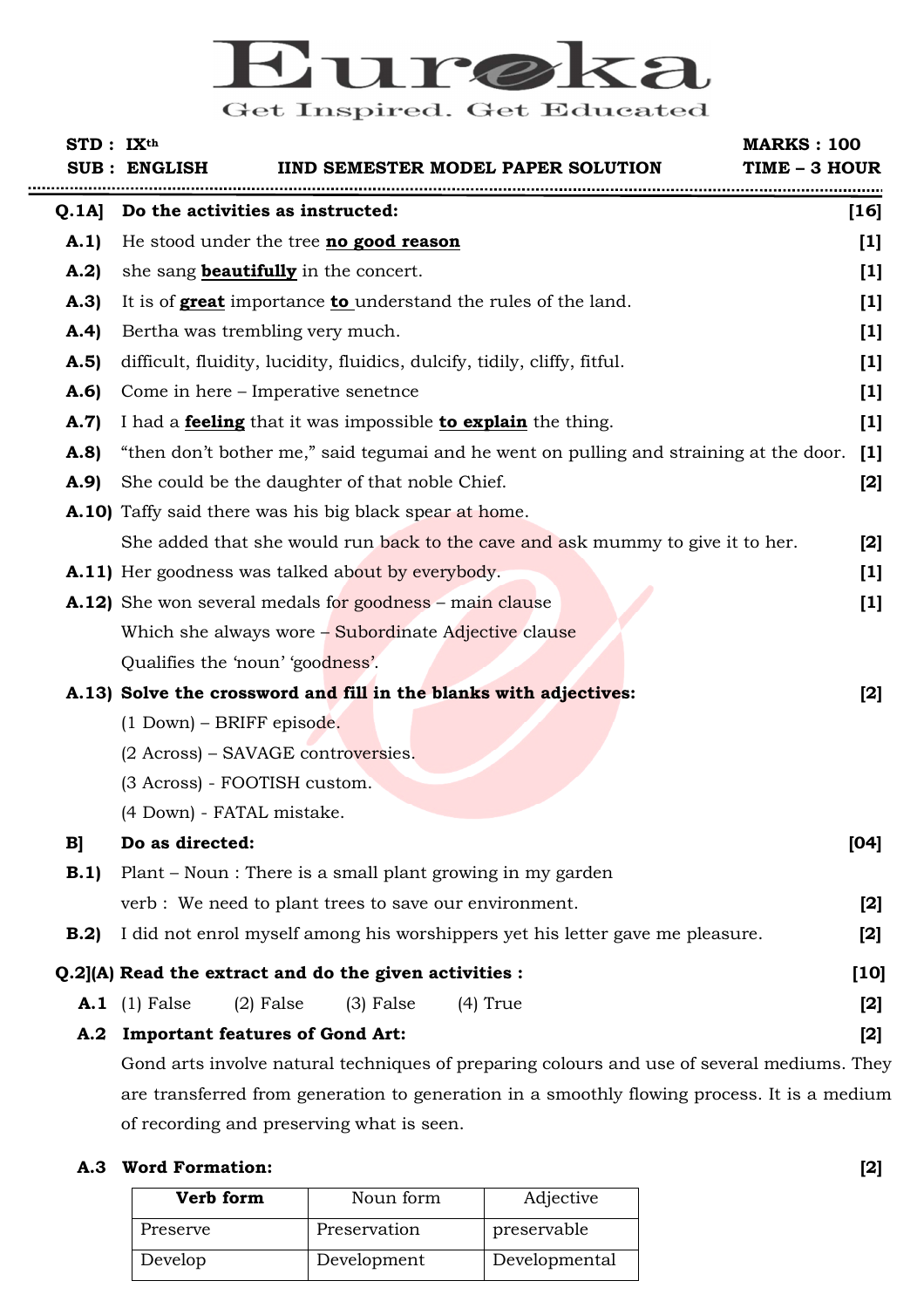- **A.4 i.** Gond has been a tribal art. **[2]** 
	- **ii.** Art is medium, of recording and preserving Main clause what is seen Subordinate Noun clause object of the verb 'is'
- A.5 Yes. I agree with this statements. In my house, there are many paintings of beautiful scenes. When you look at these paintings of nature, you feel soothed and happy. I feel this is true only with those people who love art. [**2]**

|      | Q.2 [B] Read the extract and do the given activities:                                                   | [10]  |
|------|---------------------------------------------------------------------------------------------------------|-------|
|      | B.1. Complete the sentences with references to the passage:                                             | [2]   |
|      | An enormous wolf came prowling into the park.<br>(i)                                                    |       |
|      | The wolf came after her with huge leaps and bounds.<br>(ii)                                             |       |
|      | Bertha manged to reach a shrubbery of myrtle bushes.<br>(iii)                                           |       |
|      | Bertha hid herself in one of the thickest of the bushes.<br>(iv)                                        |       |
| B.2  | The wolf was unable to trace Bertha because the scent of the myrtle was so strong that the              |       |
|      | wolf could not sniff out where Bertha was hiding.                                                       | $[2]$ |
|      | The Bushes were also too thick for him to see her.                                                      |       |
| B.3  | Match:                                                                                                  | $[2]$ |
|      | (i)<br>white $-\text{clean} - \text{pinafore}$                                                          |       |
|      | (ii) pale - grey - eyes                                                                                 |       |
|      | (iii) thick - myrtle - bushes                                                                           |       |
|      | (iv) fat - little - animal                                                                              |       |
| B.4  | 1) She not only managed to reach a shrubbery of myrtle bushes but also she hid herself in               |       |
|      | one of the thickest of the bushes.                                                                      | $[2]$ |
|      | 2) The scent of the myrtle was so strong that the wolf could not sniff out where Bertha                 |       |
|      | was hiding.                                                                                             |       |
|      | <b>B.5</b> No, I don't like Bertha. She is too good to be true. She also knows that she is good and she |       |
|      | is proud of this fact. This makes her irritating and horrible.                                          | $[2]$ |
|      | Q.3(A) Read the following extract carefully and complete the activates given below:                     | [05]  |
| A. 1 | <b>True or False:</b>                                                                                   | $[2]$ |
|      | (iii) True<br>True<br>(ii) False<br>(iv) False<br>(i)                                                   |       |
|      | A.2 The incident tells us that Tansen's singing was whole-hearted. Simply magical and                   |       |
|      | divine.                                                                                                 | $[2]$ |

 **A.3 Figure of Speech :** Simile – His voice is compared to the sound of silver bells, with the use of the word 'like'. **[1]** 

### **Q.3(B) Appreciation of poem: [10]**

'Silver' is written by Walter de la Mare. In the poem, the poet describes the magical effects of the silvery moonlight on the countryside at night. Everything turns silver.

 The poem is in rhyming couplets i.e. two lines rhyming with each other. My favourite lines are: 'Couched in his kennel like a log. With paws of silver sleeps the dog.' Personification is a Figure of Speech used by the poet : This way an that she peers and sees'. The moon is given that human quality of peering this way and that.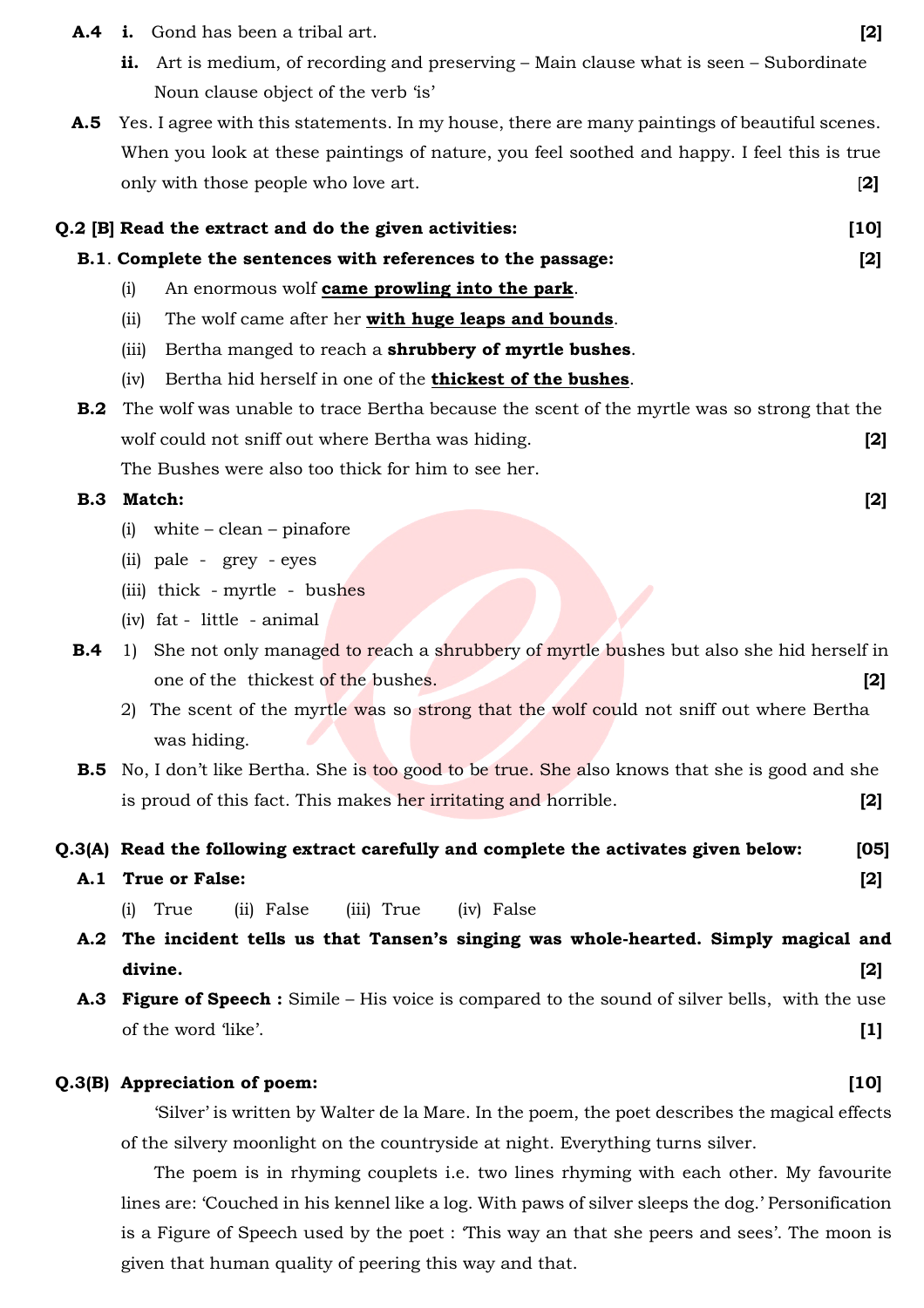The poem shows a beautiful and peaceful scene of the countryside at night under the moonlight. The poem gives a clear word picture of the different animals and objects reflecting the moonlight. The poet indirectly implies that the same scene/event may appear different at different times, depending in the light you see it in. I like the poem because of the serene scene it portrays. The imagery is beautiful with words like 'silver' and 'silvery' mentioned in the second line of every couplet

# **Q.4(A) Read the following passage carefully and complete the activities given below: [10]**

- **A.1 True or False : [2]** 
	- 1) False
	- 2) True
	- 3) False
	- 4) True

### **A.2 Complete the sentences: [2]**

- 1) Understand the root of what you hop to succeed at.
- 2) Learn from your own mistakes.
- 3) Surround yourself with other clever or successful people.
- 4) Make happiness and balance a goal.



- **A.4** 1) Every new thing is tried is tried (by us) **[2]**
	- 2) Should you try to go it done?
- **A.5** The most important thing that I do is to be regular with my studies. I spend this time everyday completing projects and learning answers. I clear all doubts with my teachers or my friends who are clever. I also try to enjoy what I learn and put it in to practice in my day to day life

 **[2]**

# **Q.4(B) Write a summary of the following passage. Suggest a suitable title to it: [05] Corrupt Elephants?**

Mahouts in Jharkhand have found an unusual way to feed their elephants and also run their families. They use the animals to extort money from vehicle owners on the national highways As soon as the elephant sees a vehicle, it lumbers on the middle of the road. The mahout then demands about  $\bar{\tau}$  50 from the vehicle owner. The vehicle owner pays out of fear. The mahouts say that they do not force anyone to pay. They say up to date no elephant has hurt anyone nor has any elephant harmed a vehicle owner who has refused to pay. They do not consider it extortion. They do not consider it extortion. They put vermilion on the heads and trunks of the elephant to give the practice a religious appearance.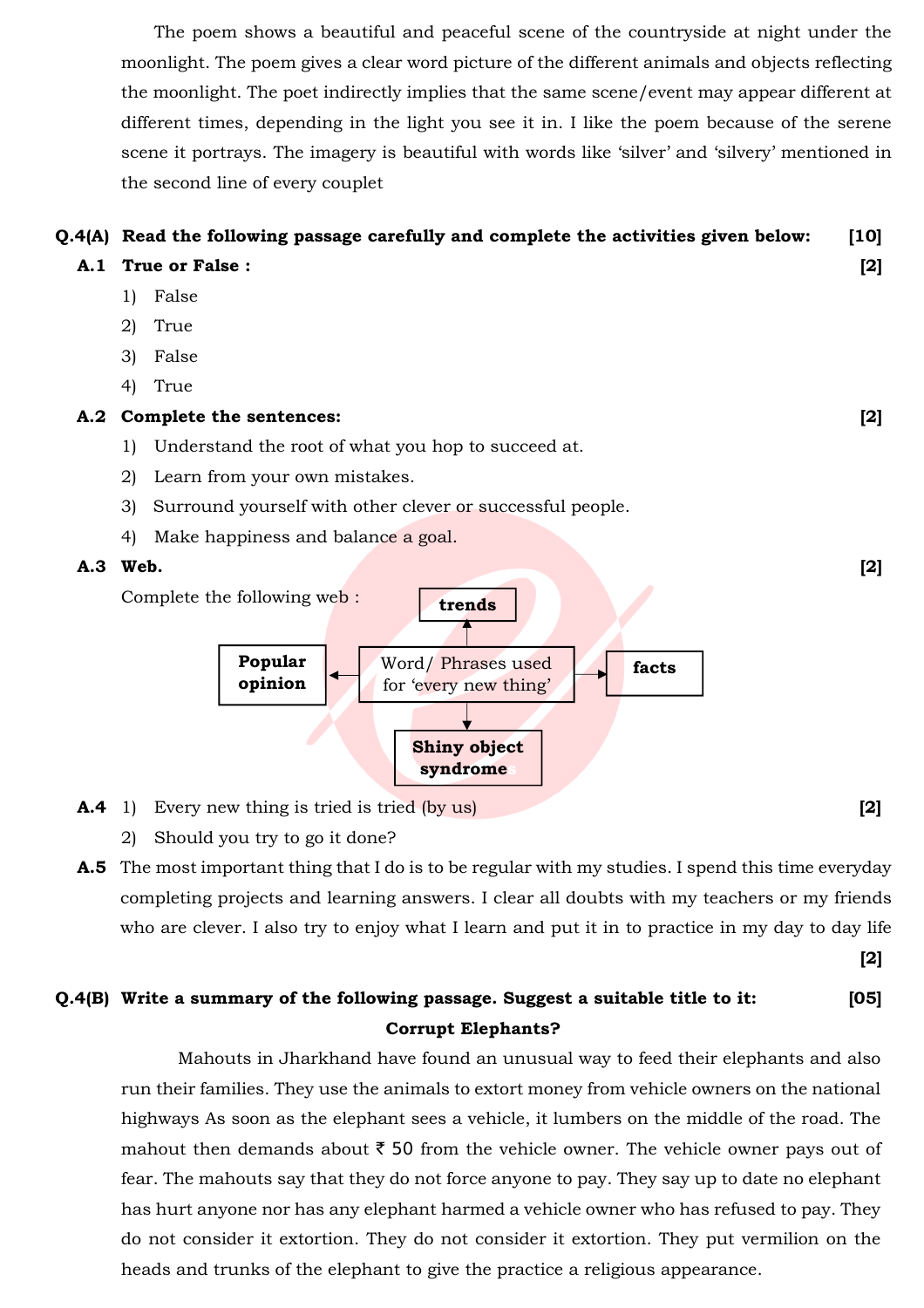### **Q.5(A) Letter writing: [05]**

 **1.** Informal letter:

7 Om Prakash Apartments, Siddinagar, Akola – 444 002. 17th August 2017

Dear Poonam,

 We have all read about the Uttarakhand disaster with horror and watched on TV, scenes of utter devastation. However yesterday, I read this article (of which I am sending a clipping to you) in the newspaper and was very touched. This article has become a turning point in my life.

 We students take studies so lightly. Life is so easy and comfortable for us. We tend to take life for granted. THE girl in the article has lost close relative and friends, still she walks miles to go to school. I admire her fortitude and determination. When I find a problem in mathematics difficult, I let it go and copy it from my friend the next day. When I find a topic in history difficult, I step reading the chapter hoping that no question will be asked from that lesson. And here we have examples of students who are determined, despite terrible occurrences in their lives, to do well and go ahead in life.

 I have decided from this day onwards to take my studies seriously and to do well in life. More than this, however, I have decided to help other children in my locality who do not have the privileges that I have. My friends and I have decided to find out the problems that other students face and to try to do something to make their lives easier.

 Please read the article and see if you and your friends can do something to improve the condition and lives of students in your locality. Also, show the article to as many people as you can.

Write soon and let me know your reactions.

 Your loving friend, XYZ

### **Q.5(B) Dialogue writing: [05]**

- **1.** My self : Good morning, Doctor.
	- Doctor : Good Morning, Sneha, and how is your Grandpa after the cataract operation?
	- Myself : Oh! He is very well, thank you.
	- Doctor : Well, Sneha, what can I do for you now?
	- Myself : Doctor, will you please tell me something about eye donation?
	- Doctor : Gladly! It's like this, Sneha Anyone can pledge to donate their eyes while they are alive. Their wish can then be fulfilled by their relatives after their death. Although the entire eye is transplanted.
	- Myself : How does a person pledge to donate his or her eyes?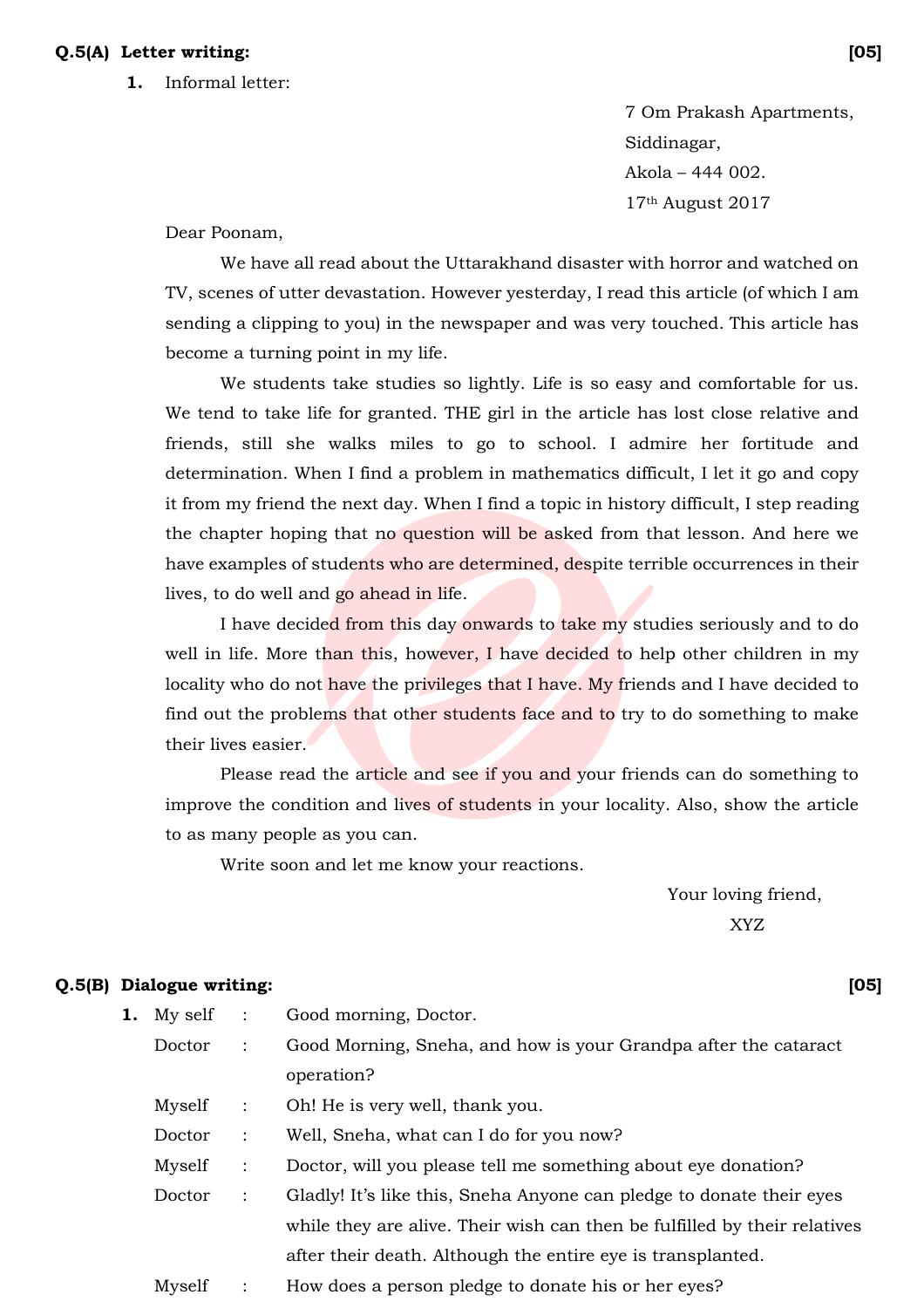- Doctor : All one has to do is to fill up an eye donation form available at any eye bank submit it there. When the person dies, his or her relatives have to inform the nearest eye bank about the dead person's wish. They also have to sign a form of consent.
- Myself : Is there any money involved in making such a pledge?
- Doctor : No, it is absolutely free. Also the operation by which the person's eye is removed after death is absolutely free. You can write to the National Eye Bank, Dr Rajendra Prasad Centre for Ophthalmic Sciences, AIIMS, New Delhi – 110 029, for further details.
- Myself : Thank you, doctor, for the information you've given me. Our talk has convinced me that I too should donate my eyes.
- Doctor : That will be one of the best deeds of your life, Sneha. I am proud of you. Come any time if your have any other questions to ask. Goodbye, take care and God bless you.

### **Q.6(A) Information Transfer: [Any 1] [05]**

### **1. INDIAN WOMEN CONQUER MT. EVEREST**

Quite a few Indian women have had the distinction of having reached the peak of Mt. Everest. Bachendri Pal of Himachal Pradesh was the first to do so in 1984. Santosh Yadav from Haryana is the only Indian woman to climb Mt. Everest twice; once is 1992 and then again the following year. She is also the first Indian woman to scale the difficult kangshung Face. Krushna Patil from Maharashtra is the youngest woman to have ever climbed Mt. Everest. She was only 19 when she didi sol Premalta Agarwal from Jharkhand is the oldest woman from India to scale Mt. Everest. She did so at the age of 48!

### **Q.6(B) Report writing: [05]**

### **1. BEFRIENDING SNAKES**

Model English Scholl, Malegaon, January 29 : The snake show organized yesterday by the Zoology club of Model English School was indeed an eye-opener for all students present. 'Sarpamitra' Shri Madhulkar Tiroadkar was invited to address the students. In his speed, he stressed the need for us to change our perspective towards snakes. He asserted that we should not discredit the value of venomous snakes simply because their bites were lethal. According to Mr. Tirodkar, "Our hatred towards snakes is totally unreasonable and unjustified." He then went on to prove how snakes are valuable to mankind.

 More than 1800 visitors turned up for the show. Apart from the speech, the programme included the presence of snakes (in cages, if course), posters giving information about volunteers. All in all, it was an enlightening experience for the general public.

 "The show helped me to get rid of many of my preconceived and unfounded notions regarding snakes," said retired professor M.N.Nalavade. Mr.Mahipat Nikam, an environmental enthusiast, said, "Such shows should be spread over a period of